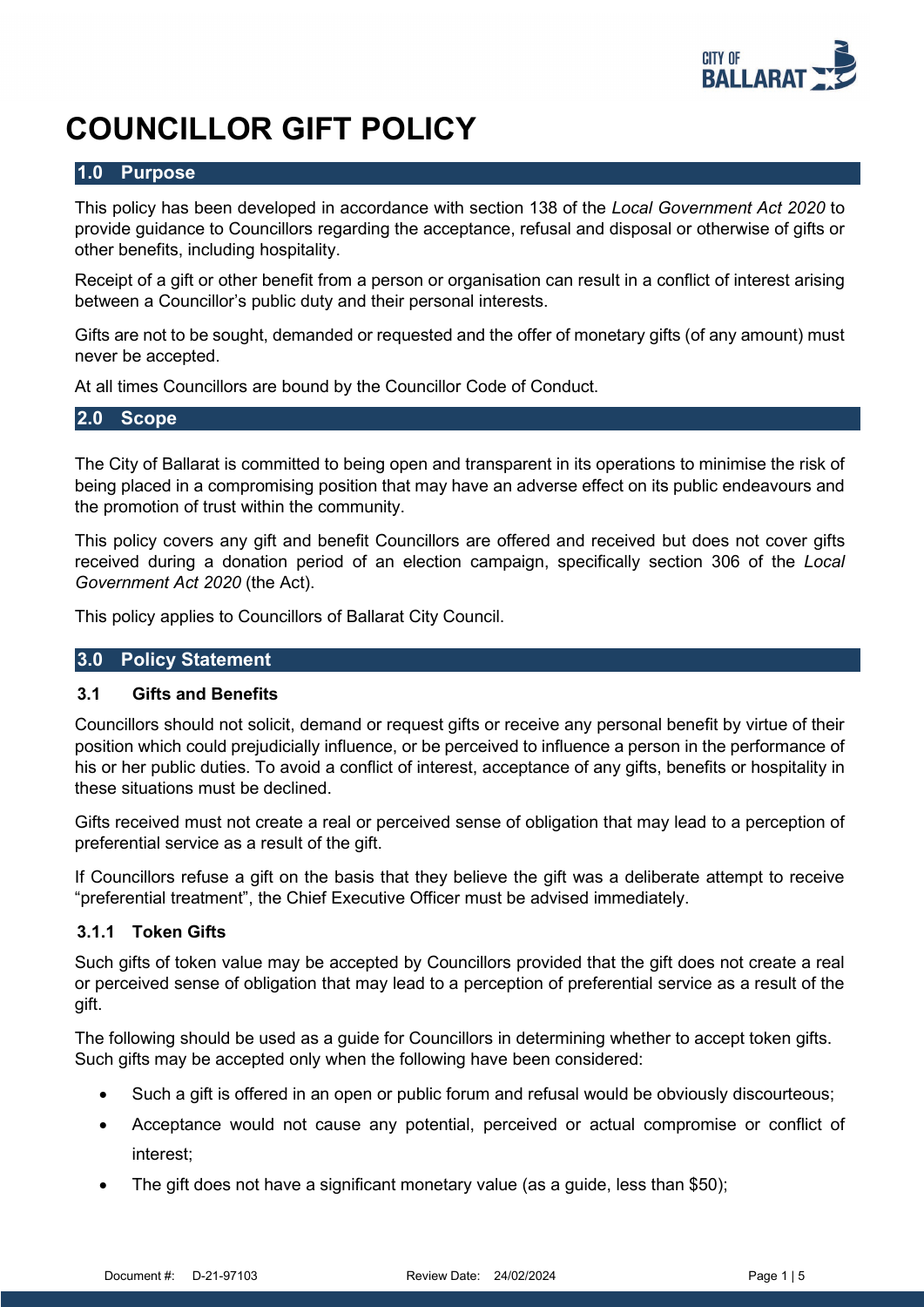

• The gift is not offered on a regular basis.

All gifts and benefits over the nominal value (\$50) that are not considered a token gift are owned by Council. These may be gifted to the recipient at the discretion of the Chief Executive Officer.

# **3.1.2 Official Gifts**

Councillors may be involved in social, cultural or community events where official gifts are presented or exchanged. In such circumstances, where it would appear discourteous or inappropriate to decline the offer, it is reasonable for Councillors to accept official gifts on behalf of Council.

All official gifts received are to be reported to the Chief Executive Officer and recorded in the Gift Register.

The gift will be considered the property of Council, and where suitable, the gift will be displayed in an appropriate and secure location for public viewing.

#### **3.1.3 Gifts of Appreciation**

Councillors must not seek a gift or benefit in appreciation of their advocacy on an issue.

Acceptable alternatives might include a letter or card of thanks as this is less likely to result in a situation that compromises either party.

Where an individual accepts a gift of appreciation it should not exceed the nominal value of \$50. Gifts of appreciation that would generally be considered of nominal value might include a bouquet of flowers, a box of chocolates or a bottle of wine.

# **3.1.4 Anonymous Gifts**

Section 137 of the Act provides that a Councillor:

- must not accept, directly or indirectly, a gift the amount or value of which is equal to or exceeds the gift disclosure threshold unless:
	- $\circ$  the name and address of the person making the gift are known to the Councillor; or
	- $\circ$  at the time when the gift is made:
		- the Councillor is given the name and address of the person making the gift; and
		- the Councillor reasonably believes that the name and address so given are the true name and address of the person making the gift.

If the name and address of the person making the gift are not known to the Councillor for whose benefit the gift is intended, the Councillor is not in breach if the Councillor disposes of the gift to the Council within 30 days of the gift being received.

# **3.2 Disposal of Gifts**

The Chief Executive Officer may dispose of gifts by any of the following methods:

- Disposal by resolution of Council;
- Transfer to other public agencies or authorities;
- Transfer as a gift to a recognised charitable, aid or non-profit organisation;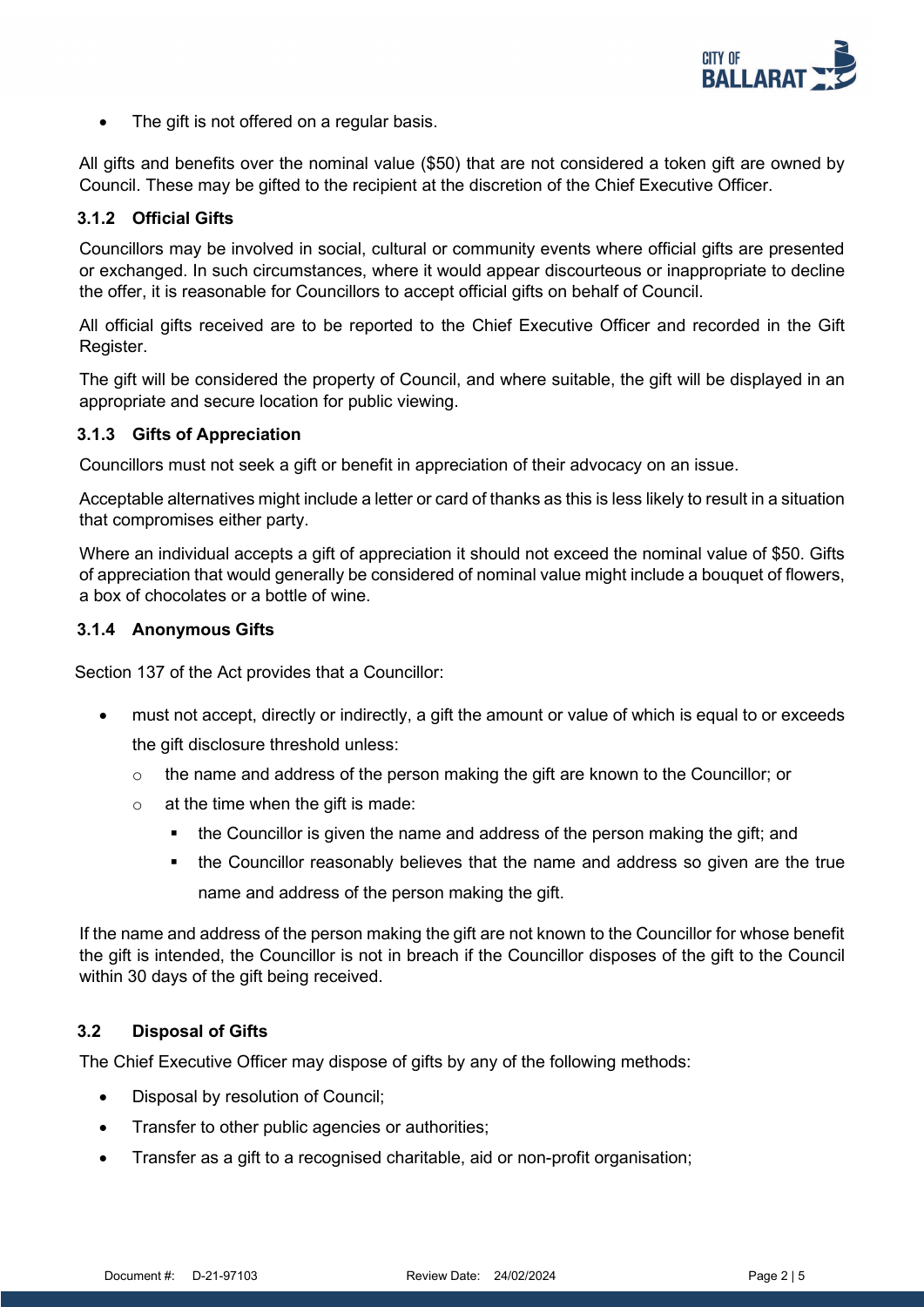

- Archival action by the Victorian Museum or State Library;
- Reduction to scrap; or
- Destruction.

## **3.2.1 Disposal of Anonymous Gifts**

If the name and address of the person making the gift are not known to the Councillor for whose benefit the gift is intended, the Councillor must dispose of the anonymous gift to Council within 30 days of the gift being received.

#### **3.3 Material Conflict of Interest**

A Councillor has a material conflict of interest in respect of a matter if an affected person could gain a benefit or suffer a loss depending on the outcome. For the purposes of this policy an affected person is a person from whom a Councillor has received a disclosable gift.

#### **3.4 Hospitality**

Councillors in their official capacity, will from time to time receive invitations of hospitality to attend various functions and events. Where hospitality provides an opportunity to network, or undertake business of a common purpose, it may be appropriate to accept such invitations.

Attendance at events as a result of formal sponsorship arrangements are not deemed as gifts under this policy.

An invitation to an educational event (also from a current supplier) that includes a modest hospitality component can be accepted if the main purpose of the event is educational and the hospitality offered is modest and inconsequential to the main event.

If acceptance of the hospitality is likely to create the impression that an attempt is being made to compromise the impartiality of the Councillor, or could be perceived as a conflict of interest, the offer of hospitality must be declined.

Details of hospitality received above the nominal value are to be recorded in the Gift Register.

#### **3.5 Process**

| <b>Value</b>                   | <b>Process</b>                                                                                                                                                                                                                   |  |
|--------------------------------|----------------------------------------------------------------------------------------------------------------------------------------------------------------------------------------------------------------------------------|--|
| $$50 +$                        | Councillor                                                                                                                                                                                                                       |  |
|                                | Requests Civic Support staff to record details of gift or benefit in the Gift<br>Register App available via the Statutory Compliance Hub.<br>Councillor must dispose am anonymous gift to Council within 30 days of<br>$\bullet$ |  |
|                                | the gift being received.                                                                                                                                                                                                         |  |
| <b>Chief Executive Officer</b> |                                                                                                                                                                                                                                  |  |
|                                | Determines if the gift should be accepted or declined in accordance with this<br>٠<br>Policy; and                                                                                                                                |  |
|                                | Approves or declines gift in Gift Register App which updates Statutory Register.<br>$\bullet$                                                                                                                                    |  |
|                                | Civic Support                                                                                                                                                                                                                    |  |
|                                | Formally acknowledges the donor; and                                                                                                                                                                                             |  |
|                                | Complete form with gift details through the online Gift Register App.<br>$\bullet$                                                                                                                                               |  |
|                                |                                                                                                                                                                                                                                  |  |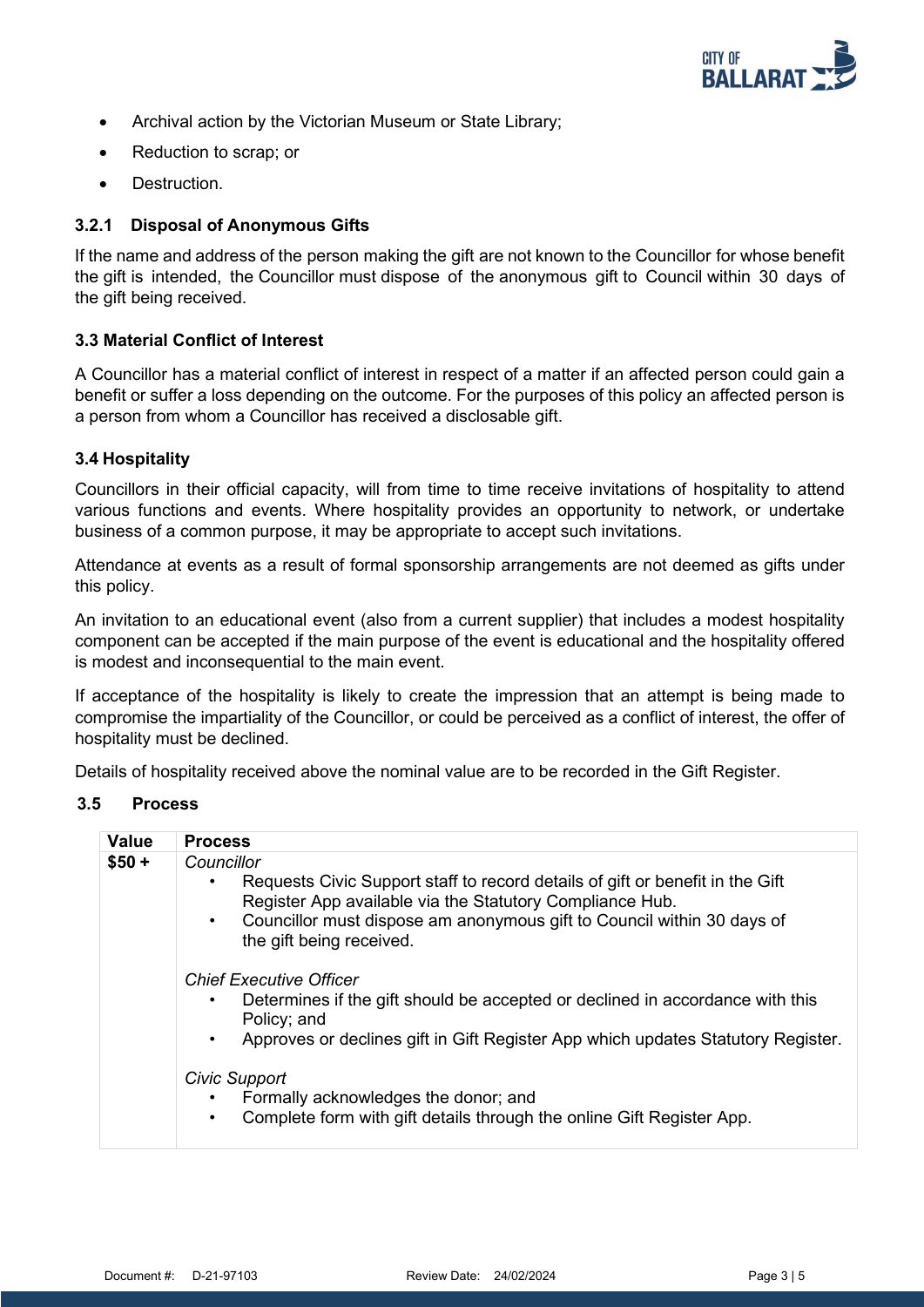

#### **3.6 Roles and Responsibilities**

| <b>Party/parties</b>                 | Roles and responsibilities                                                                                               | <b>Timelines</b> |
|--------------------------------------|--------------------------------------------------------------------------------------------------------------------------|------------------|
| Council                              | Comply with the requirements of this policy.                                                                             | Ongoing          |
| <b>Chief Executive</b><br>Officer    | To monitor implementation of this policy and conduct periodic<br>reviews to drive continuous improvement.                | Ongoing          |
| <b>Civic Support</b><br><b>Staff</b> | Manage areas of responsibility to ensure receival and disposal of<br>gifts are completed in accordance with this policy. | Ongoing          |
| Governance                           | Report on the Gift Register to the Audit and Risk Committee                                                              | Half-yearly      |

# **4.0 Supporting documents and references**

# **4.1 Legislation**

- *Local Government Act 2020*
- *Local Government (Governance and Integrity) Regulations 2020*

# **4.2 Associated Documents**

Council's:

- a) Governance Rules; and
- b) Councillor Code of Conduct

# **4.3 Definitions**

| <b>Anonymous gift</b>                      | Any gift received by the Councillor, where the name and address of<br>the person making the gift cannot be established.                                                                                                                                                                                                                   |
|--------------------------------------------|-------------------------------------------------------------------------------------------------------------------------------------------------------------------------------------------------------------------------------------------------------------------------------------------------------------------------------------------|
| <b>Gift Disclosure</b><br><b>Threshold</b> | Any gift received by the Councillor, the value of which equals or<br>exceeds \$500, including gifts in the form of goods or services and<br>multiple gifts that together equal or exceed that amount, which was<br>received at any time since the specified person lodged the<br>preceding initial or biannual personal interests return. |
| <b>Gift Register App</b>                   | Online application used to register all Official Gifts and Token Gifts,<br>whether accepted or declined.                                                                                                                                                                                                                                  |
| <b>Hospitality</b>                         | Hospitality that is not excessive in the particular circumstances and<br>is in proportion to the likely benefits to local governance. Hospitality<br>may include the provision of services such as meals, entertainment,<br>travel and accommodation.                                                                                     |
| <b>Official capacity</b>                   | A Councillor is acting in an official capacity if they are exercising<br>their powers or performing their responsibilities under relevant                                                                                                                                                                                                 |